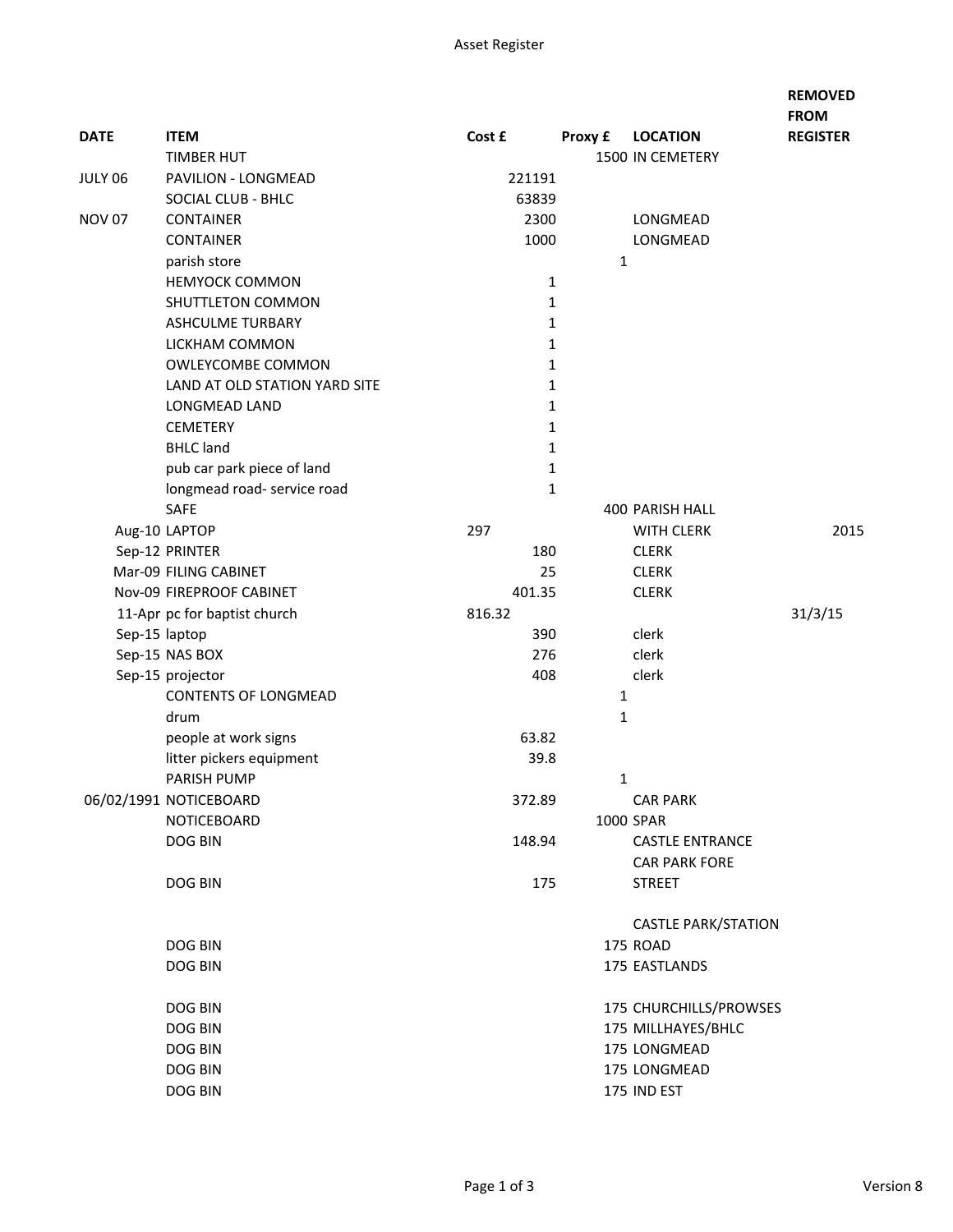|         | LOGAN             |
|---------|-------------------|
|         | WAY/CULMSTOCK     |
| DOG BIN | 175 ROAD          |
|         | LOGAN             |
| DOG BIN | 175 WAY/PARKLANDS |

## **REMOVED FROM**

| <b>DATE</b>      | <b>ITEM</b>               | Cost £ |         | Proxy £ | <b>LOCATION</b>                    | <b>REGISTER</b> |
|------------------|---------------------------|--------|---------|---------|------------------------------------|-----------------|
|                  | MILLENNIUM BENCH          |        | 565.2   |         | TOP PENCROSS HILL<br>WINDWARD EDGE |                 |
| 10/11/2014 BENCH | <b>BENCH</b>              |        |         |         | <b>500 BYES</b>                    |                 |
|                  | <b>BENCH</b>              |        |         |         | 500 EASTLANDS                      |                 |
| 10/11/2014 BENCH |                           |        | 565.2   |         | <b>GREEN LANE</b>                  |                 |
|                  |                           |        |         |         | ST MARGARET'S                      |                 |
|                  | <b>BENCH</b>              |        |         |         | 500 BROOK                          |                 |
|                  |                           |        |         |         | ST MARGARET'S                      |                 |
|                  | <b>BENCH</b>              |        |         |         | 500 BROOK                          |                 |
|                  |                           |        |         |         | <b>CULMSTOCK ROAD/</b>             |                 |
|                  | <b>BENCH</b>              |        |         |         | 500 PARKLANDS                      |                 |
|                  | <b>BENCH</b>              |        |         |         | 500 CEMETERY                       |                 |
|                  | <b>BENCH</b>              |        |         |         | 500 CEMETERY                       |                 |
|                  | <b>BENCH</b>              |        |         |         | 500 CEMETERY                       |                 |
|                  | <b>BENCH</b>              |        |         |         | 500 CEMETERY                       |                 |
|                  | <b>BENCH</b>              |        |         |         | 500 CEMETERY                       |                 |
|                  | <b>BENCH</b>              |        |         |         | 500 CASTLE PARK                    |                 |
|                  | <b>BENCH</b>              |        |         |         | 500 CASTLE PARK                    |                 |
|                  | <b>BENCH</b>              |        |         |         | 500 HOLLINGGARTH                   |                 |
| Nov-87 BENCH     |                           | 148    |         |         | OLD SCHOOL COURT                   | 2016            |
|                  | Jul-89 N WATCH SIGNS      |        | 34.6    |         | station road by surgery            |                 |
| <b>Jul-90</b>    |                           |        | 12.35   |         | culm bridge road                   |                 |
| Oct-92           |                           |        | 26.6    |         |                                    |                 |
| Apr-93           |                           |        | 29.1    |         |                                    |                 |
| Jun-93           |                           |        | 48.15   |         |                                    |                 |
|                  | Mar-88 P HALL NOTICEBOARD |        | 23.35   |         |                                    |                 |
|                  | bus shelter               |        |         |         | 1                                  |                 |
|                  | kissing gate              |        |         |         | 1                                  |                 |
|                  | <b>WAR MEMORIAL</b>       |        |         |         | 1                                  |                 |
|                  | LONGMEAD PLAY AREA        |        | 50013   |         |                                    |                 |
|                  | Apr-99 BASKETBALL HOOP    |        | 279     |         |                                    |                 |
| 2004             | YOUTH SHELTER             |        | 6750    |         |                                    |                 |
|                  | <b>BIER</b>               |        |         |         | $\mathbf{1}$                       |                 |
|                  | May-01 TOPPER             | 700    |         |         |                                    | 2017            |
|                  | 1999 basketball hoop      |        | 279     |         |                                    |                 |
|                  | <b>FLOODBRIDGE</b>        |        | 57832   |         |                                    |                 |
|                  | <b>MUGA</b>               |        | 52808   |         | LONGMEAD                           |                 |
|                  | <b>TENNIS COURTS</b>      |        | 39714   |         | LONGMEAD                           |                 |
|                  | <b>BOULES AREA</b>        |        | 1457.97 |         | LONGMEAD                           |                 |

CAR PARK 29500 LONGMEAD